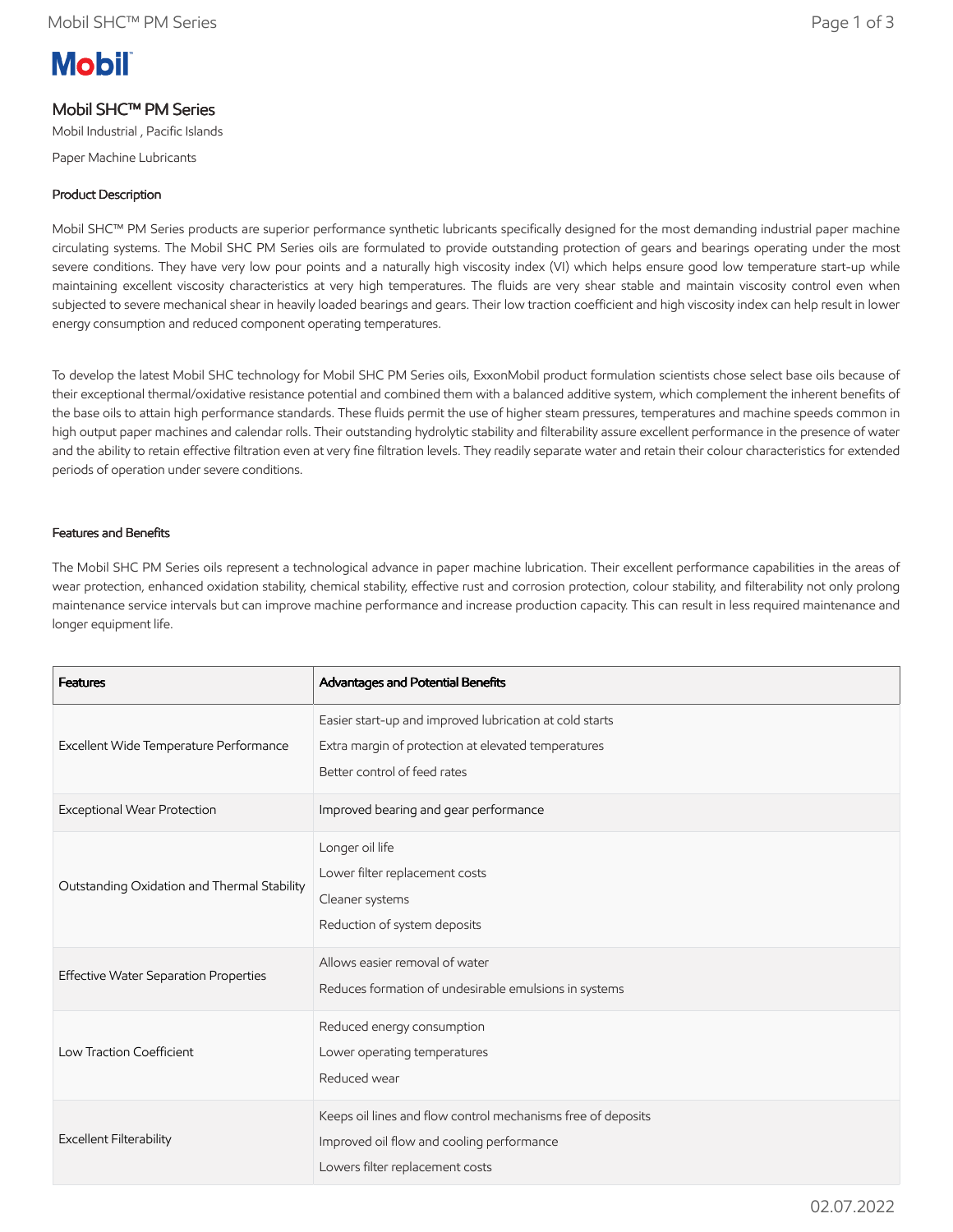| <b>Features</b>                          | <b>Advantages and Potential Benefits</b>                                                               |  |  |  |
|------------------------------------------|--------------------------------------------------------------------------------------------------------|--|--|--|
| High Level Rust and Corrosion Protection | Protects gears and bearings in wet environments                                                        |  |  |  |
|                                          | Provides vapour space protection for areas of bearing and gear cavities above normally wetted surfaces |  |  |  |

#### Applications

- Lubrication of severe industrial paper machine circulating systems
- Application involving circulation systems operating over a wide temperature range such as calendar rolls
- Systems that must be started and brought on line quickly
- Circulation systems lubricating gears and bearings

#### Properties and Specifications

| Property                                                      | 150            | 220            | 320            | 460            |
|---------------------------------------------------------------|----------------|----------------|----------------|----------------|
| Grade                                                         | <b>ISO 150</b> | <b>ISO 220</b> | <b>ISO 320</b> | <b>ISO 460</b> |
| Copper Strip Corrosion, 24 h, 100 C, Rating, ASTM D130        | 1B             | 1B             | 1B             | 1B             |
| Density @ 15 C, kg/l, ASTM D1298                              | 0.857          |                |                |                |
| Emulsion, Time to 40/40/0, 82 C, min, ASTM D1401              | 15             | 25             | 30             | 30             |
| FZG 4-Square Load Support, Fail Stage, DIN 51354              | 11             |                |                |                |
| FZG Scuffing, Fail Load Stage, A/8.3/90, ISO 14635-1          |                | 11             | 11             | 11             |
| Flash Point, Cleveland Open Cup, °C, ASTM D92                 | 220            | 220            | 220            | 220            |
| Hydrolytic Stability, Acid Number Change, mgKOH/g, ASTM D2619 |                | $\overline{0}$ | $\mathbf{O}$   | $\mathbf 0$    |
| Kinematic Viscosity @ 100 C, mm2/s, ASTM D445                 | 18.9           | 25.6           | 34.7           | 44.8           |
| Kinematic Viscosity @ 40 C, mm2/s, ASTM D445                  | 158            | 225            | 325            | 465            |
| Pour Point, °C, ASTM D97                                      | $-39$          | $-36$          | $-33$          | $-27$          |
| Rust Characteristics, Procedure B, ASTM D665                  | <b>PASS</b>    | <b>PASS</b>    | <b>PASS</b>    | <b>PASS</b>    |
| Specific Gravity, 15 C/15 C, ASTM D1298                       |                | 0.863          | 0.865          | 0.874          |
| Viscosity Index, ASTM D2270                                   | 124            | 127            | 130            | 137            |

#### Health and Safety

Health and Safety recommendations for this product can be found on the Material Safety Data Sheet (MSDS) @ [http://www.msds.exxonmobil.com/psims](http://www.msds.exxonmobil.com/psims/psims.aspx) /psims.aspx

All trademarks used herein are trademarks or registered trademarks of Exxon Mobil Corporation or one of its subsidiaries unless indicated otherwise.

01-2021

Mobil International Petroleum Corporation Tour Cogimpa - 19 Avenue Foch, BP 108, 98845 Noumea Cedex